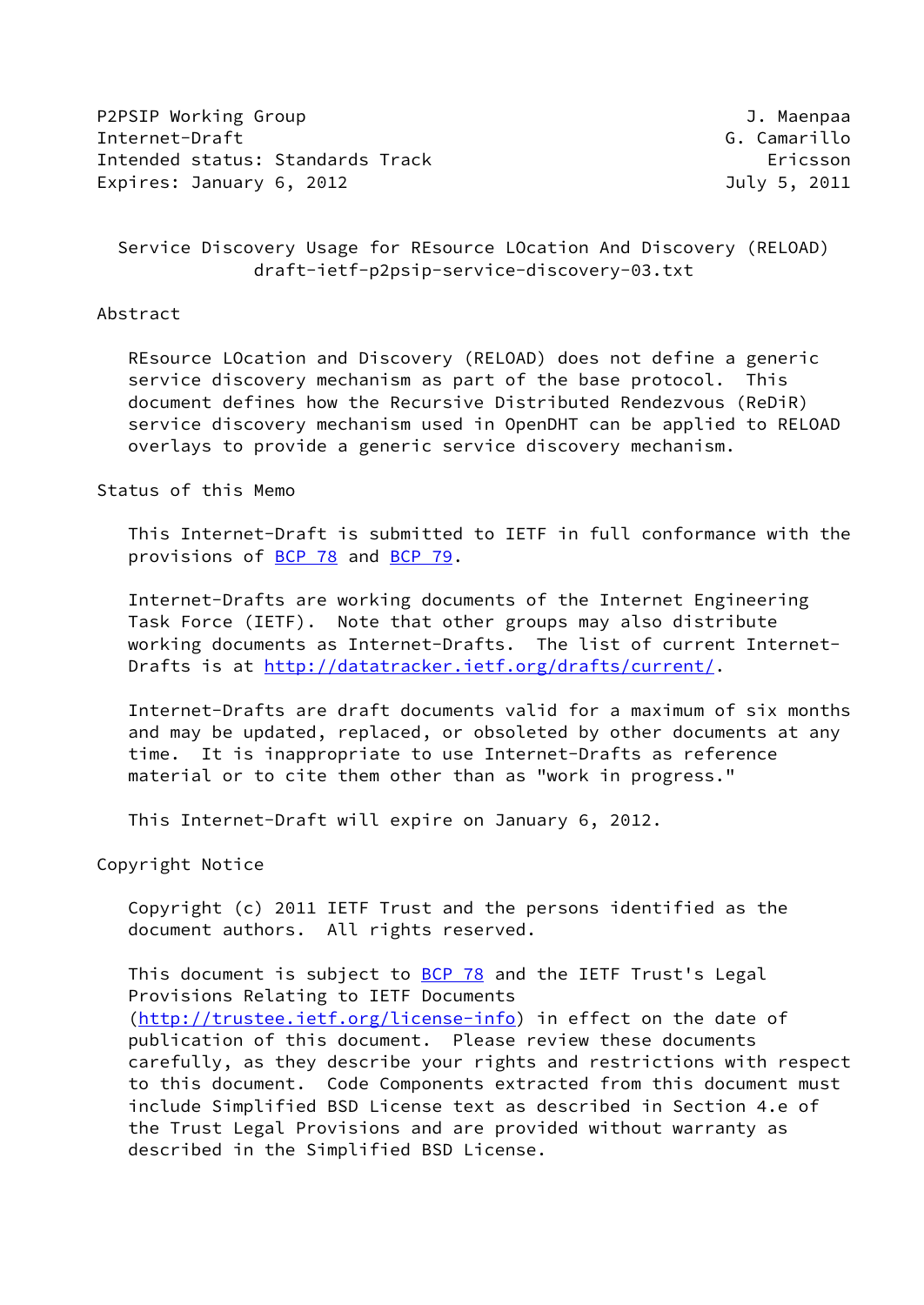| Table of Contents                                 |  |   |
|---------------------------------------------------|--|---|
|                                                   |  |   |
| ⊥.                                                |  |   |
| 2.                                                |  |   |
| 3.                                                |  |   |
| Using ReDiR in a RELOAD Overlay Instance<br>4.    |  | 6 |
| 4.1.                                              |  | 6 |
| 4.2. Selecting the Starting Level $\frac{7}{2}$   |  |   |
| 4.3. Service Provider Registration 7              |  |   |
| Refreshing Registrations 8<br>4.4.                |  |   |
|                                                   |  |   |
| 4.6.                                              |  |   |
| $\overline{5}$ .                                  |  |   |
| 6.                                                |  |   |
| $\overline{1}$ .                                  |  |   |
| Overlay Configuration Document Extension 12<br>8. |  |   |
| Security Considerations $\cdots$ 12<br>9.         |  |   |
| IANA Considerations<br><u> 10</u> .               |  |   |

[10.1](#page-13-1). Access Control Policies . . . . . . . . . . . . . . . . [12](#page-12-1) [10.2](#page-13-2). Data Kind-ID . . . . . . . . . . . . . . . . . . . . . . . [12](#page-12-1) [11](#page-13-3). References . . . . . . . . . . . . . . . . . . . . . . . . . . [13](#page-13-4) [11.1](#page-13-5). Normative References . . . . . . . . . . . . . . . . . . . [13](#page-13-4)  $11.2$ . Informative References . . . . . . . . . . . . . . . . . . [13](#page-13-4) Authors' Addresses . . . . . . . . . . . . . . . . . . . . . . . . [13](#page-13-4)

Internet-Draft Service Discovery Usage for RELOAD July 2011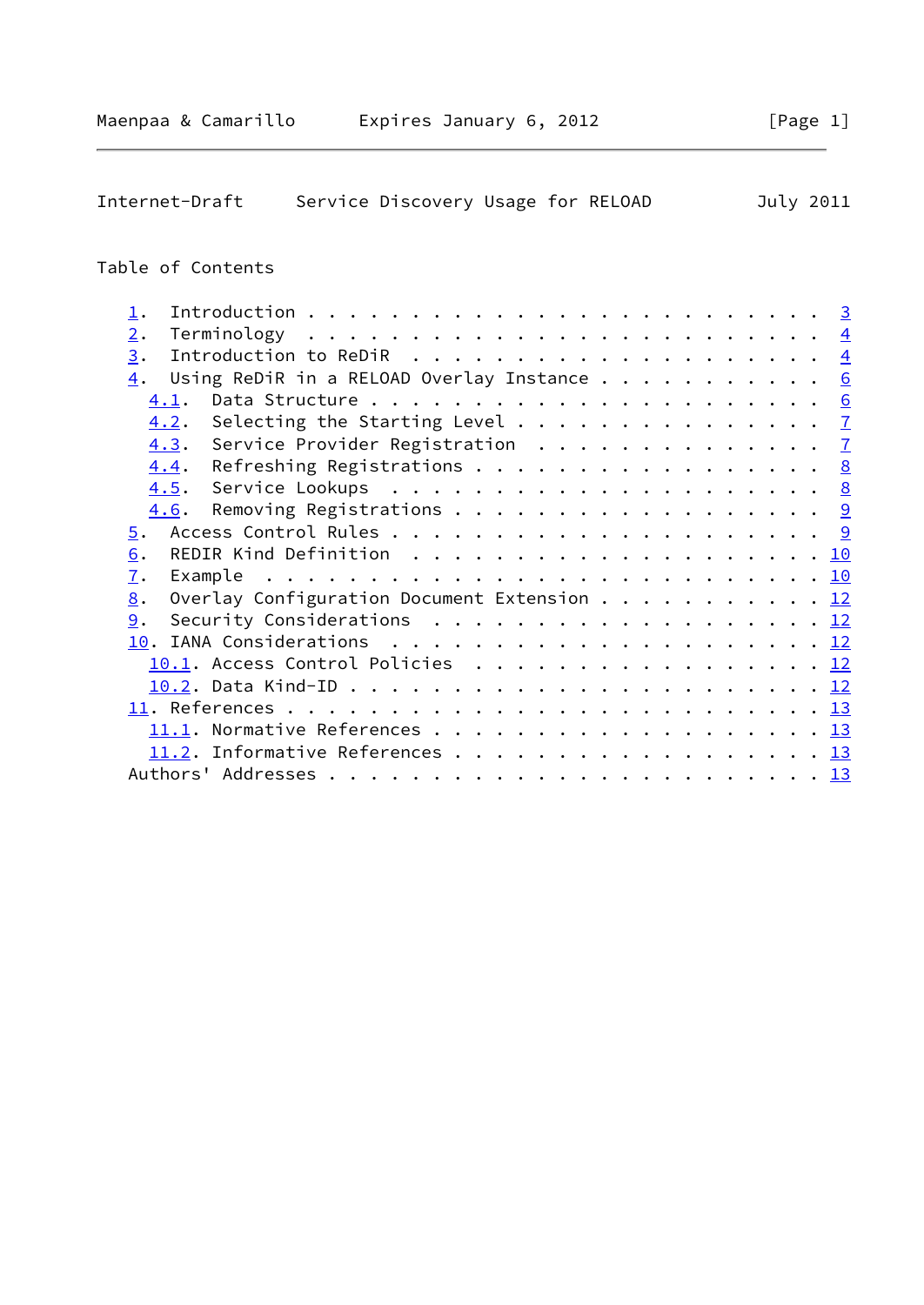|  | Maenpaa & Camarillo | Expires January 6, 2012 |  |  |
|--|---------------------|-------------------------|--|--|
|  |                     |                         |  |  |

<span id="page-2-1"></span>Internet-Draft Service Discovery Usage for RELOAD July 2011

#### <span id="page-2-0"></span>[1](#page-2-0). Introduction

REsource LOcation And Discovery (RELOAD) [\[I-D.ietf-p2psip-base](#page-13-6)] is a peer-to-peer signaling protocol that can be used to maintain an overlay network, and to store data in and retrieve data from the overlay. Although RELOAD defines a Traversal Using Relays around Network Address Translation (TURN) specific service discovery mechanism, it does not define a generic service discovery mechanism as part of the base protocol. This document defines how the Recursive Distributed Rendezvous (ReDiR) service discovery mechanism [\[Redir](#page-14-1)] used in OpenDHT can be applied to RELOAD overlays.

 In a Peer-to-Peer (P2P) overlay network such as a RELOAD Overlay Instance, the peers forming the overlay share their resources in order to provide the service the system has been designed to provide. The peers in the overlay both provide services to other peers and request services from other peers. Examples of possible services peers in a RELOAD Overlay Instance can offer to each other include a TURN relay service, a voice mail service, a gateway location service, and a transcoding service. Typically, only a small subset of the peers participating in the system are providers of a given service. A peer that wishes to use a particular service faces the problem of finding peers that are providing that service from the Overlay Instance.

 A naive way to perform service discovery is to store the Node-IDs of all nodes providing a particular service under a well-known key k. The limitation of this approach is that it scales linearly in the number of nodes that provide the service. The problem is two-fold: the node n that is responsible for service s identified by key k may end up storing a large number of Node-IDs and most importantly, may also become overloaded since all service lookup requests for service s will need to be answered by node n. An efficient service discovery mechanism does not overload the nodes storing pointers to service providers. In addition, the mechanism must ensure that the load of providing a given service is distributed evenly among the nodes

 $\lceil$  Page 2]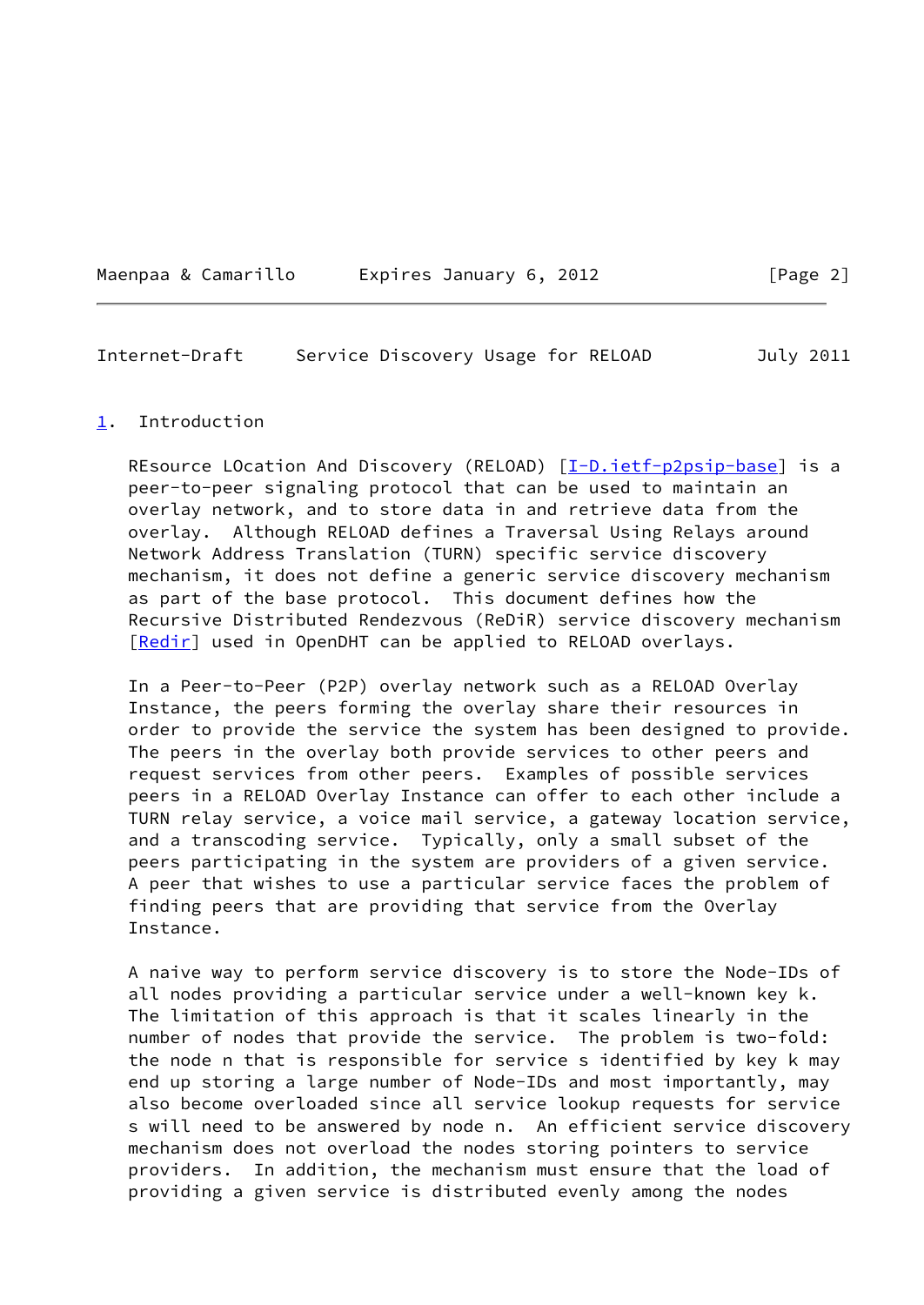providing the service.

 ReDiR implements service discovery by building a tree structure of the nodes that provide a particular service and embedding it into the RELOAD Overlay Instance using RELOAD Store and Fetch requests. Each service provided in the Overlay Instance has its own tree. The nodes in a ReDiR tree contain pointers to service providers. During service discovery, a peer wishing to use a given service fetches ReDiR tree nodes one-by-one from the RELOAD Overlay Instance until it finds a service provider responsible for its Node-ID. It has been proved that ReDiR can find a service provider using only a constant number of fetch operations [[Redir\]](#page-14-1).

| Maenpaa & Camarillo | Expires January 6, 2012 | [Page 3] |
|---------------------|-------------------------|----------|
|---------------------|-------------------------|----------|

<span id="page-3-1"></span>Internet-Draft Service Discovery Usage for RELOAD July 2011

<span id="page-3-0"></span>[2](#page-3-0). Terminology

 The key words "MUST", "MUST NOT", "REQUIRED", "SHALL", "SHALL NOT", "SHOULD", "SHOULD NOT", "RECOMMENDED", "MAY", and "OPTIONAL" in this document are to be interpreted as described in [RFC 2119 \[RFC2119](https://datatracker.ietf.org/doc/pdf/rfc2119)].

 This document uses the terminology and definitions from the Concepts and Terminology for Peer to Peer SIP [\[I-D.ietf-p2psip-concepts](#page-14-2)] draft.

- DHT: Distributed Hash Tables (DHTs) are a class of decentralized distributed systems that provide a lookup service similar to a hash table. Given a key, any participating peer can retrieve the value associated with that key. The responsibility for maintaining the mapping from keys to values is distributed among the peers.
- H(x): Hash calculated over x.
- $I(l,k)$ : The unique interval at level l in the ReDiR tree that encloses key k.
- n.id: Node-ID of node n.
- Namespace: An arbitrary identifier that identifies a service provided in the RELOAD Overlay Instance. An example of a namespace is "voice-mail".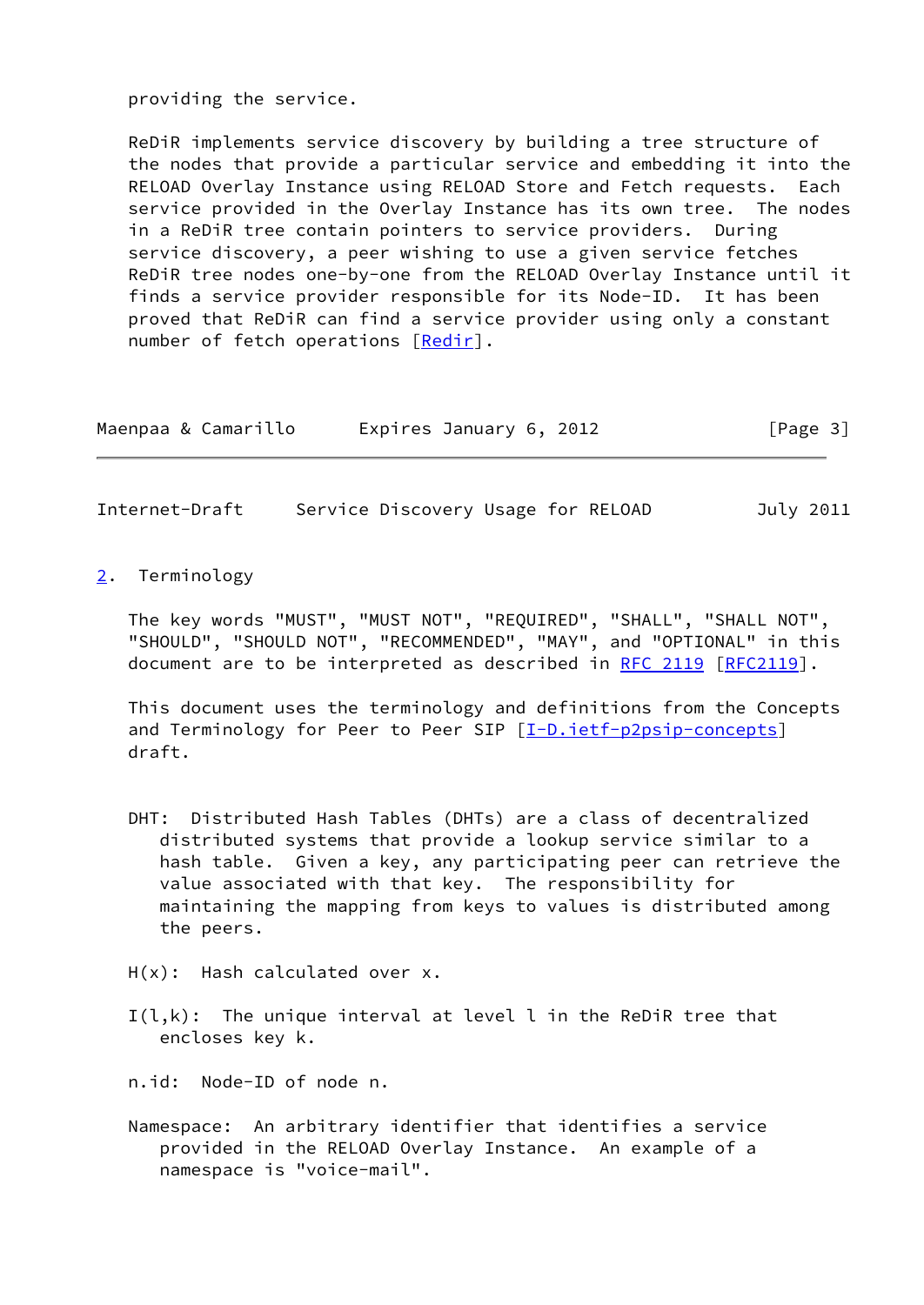numBitsInNodeId: Number of bits in a Node-ID.

- ReDiR tree: A tree structure of the nodes that provide a particular service. The nodes embed the ReDiR tree into the RELOAD Overlay Instance using RELOAD Store and Fetch requests.
- Successor: The successor of identifier k in namespace ns is the node that has joined ns whose identifier most immediately follows k.

#### <span id="page-4-0"></span>[3](#page-4-0). Introduction to ReDiR

Recursive Distributed Rendezvous (ReDiR) [\[Redir\]](#page-14-1) does not require new functionality from the RELOAD base protocol. This is possible since ReDiR interacts with the RELOAD overlay through a put/get API using RELOAD Store and Fetch requests. ReDiR builds a tree structure of the nodes that provide a particular service and embeds it into the RELOAD Overlay Instance using the Store and Fetch requests. ReDiR

| Maenpaa & Camarillo | Expires January 6, 2012 | [Page 4] |
|---------------------|-------------------------|----------|
|---------------------|-------------------------|----------|

Internet-Draft Service Discovery Usage for RELOAD July 2011

 performs lookup in a logarithmic number of Fetch operations with high probability. Further, if the tree's height is estimated based on past lookups, the average lookup can be reduced to a constant number of fetch operations assuming that Node-IDs are distributed uniformly at random.

 In ReDiR, each service provided in the overlay is identified by an arbitrary identifier, called its namespace. All service providers join a namespace and peers wishing to use a service perform lookups within the namespace of the service. A ReDiR lookup for identifier k in namespace ns returns a node that has joined ns whose identifier is the closest successor of k.

 Each tree node in the ReDiR tree contains a list of Node-IDs of peers providing a particular service. Each node in the tree has a level. The root is at level 0, the immediate children of the root are at level 1, and so forth. The ReDiR tree has a branching factor, whose value is determined by a new element in the RELOAD overlay configuration document, called branching-factor. At every level i in the tree, there are at most branching-factor^i nodes. The nodes at any level are labeled from left to right, such that a pair  $(i,j)$ uniquely identifies the jth node from the left at level i. This tree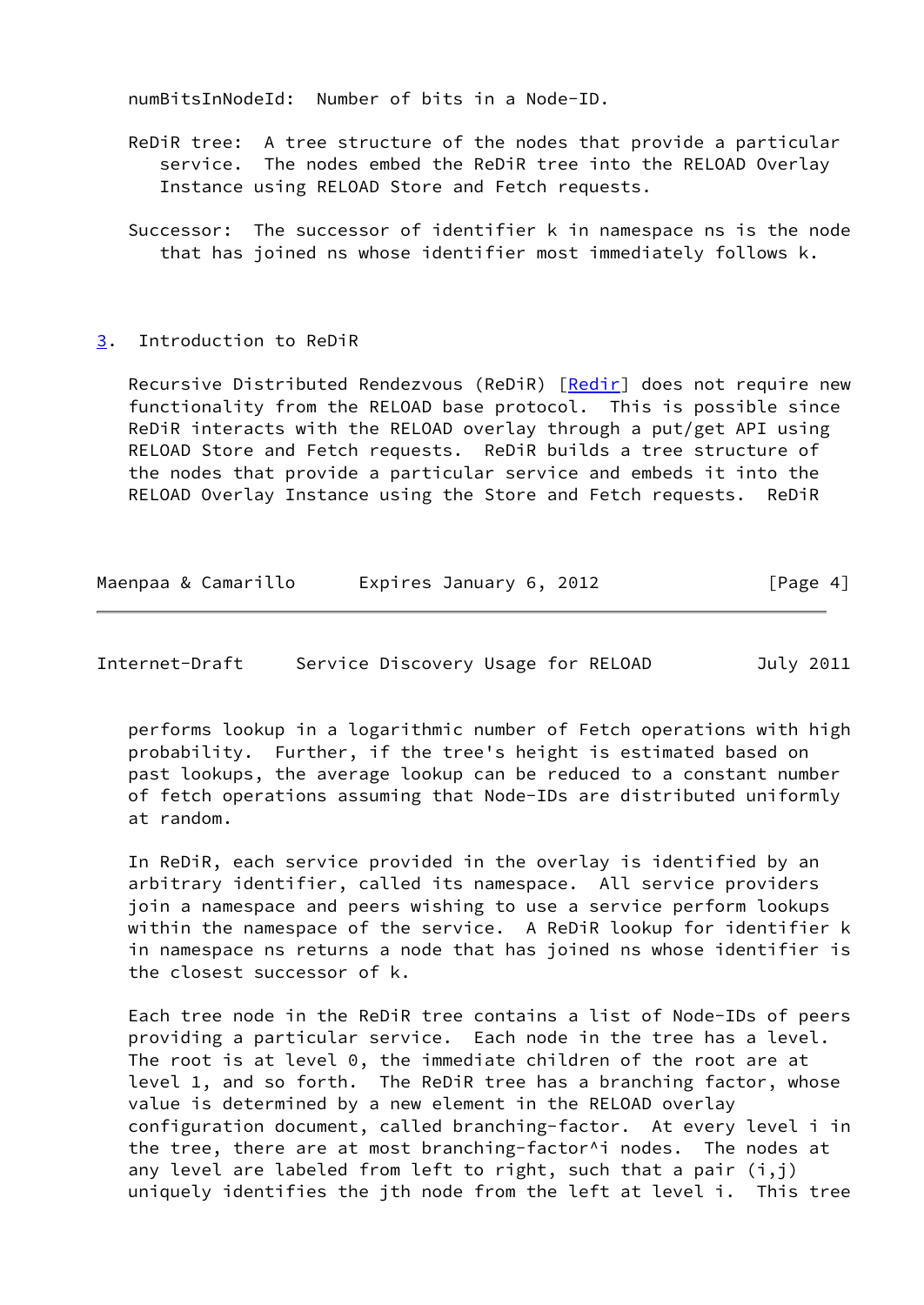is embedded into the RELOAD Overlay Instance node by node, by storing the values of node  $(i,j)$  at key  $H(namespace,i,j)$ . As an example, the root of the tree for a voice mail service is stored at H("voice  $mail", 0, 0)$ . Each node  $(i, j)$  in the tree is associated with branching-factor intervals of the DHT keyspace as follows:

> [2^numBitsInNodeID\*b^(-i)\*(j+(b'/b)),  $2^{\wedge}$ numBitsInNodeID\*b^(-i)\*(j+((b'+1)/b))], for 0<=b'<br/>b,

where b is the branching-factor.

 Figure 1 shows an example of a ReDiR tree with a branching factor of 2. Each node is shown as two horizontal lines separated by a vertical bar. The lines represent the two intervals each node is responsible for. At level  $0$ , there is only one node,  $(0,0)$  responsible for two intervals that together cover the entire identifier space of the RELOAD Overlay Instance. At level 1, there are two nodes,  $(1,0)$  and  $(1,1)$ , each of which is responsible for half of the identifier space. At level 2, there are four nodes. Each of them owns one fourth of the identifier space. At level 3, there are eight nodes each of which is responsible for one eight of the identifier space.

<span id="page-5-1"></span>

<span id="page-5-0"></span>[4](#page-5-0). Using ReDiR in a RELOAD Overlay Instance

<span id="page-5-2"></span>[4.1](#page-5-2). Data Structure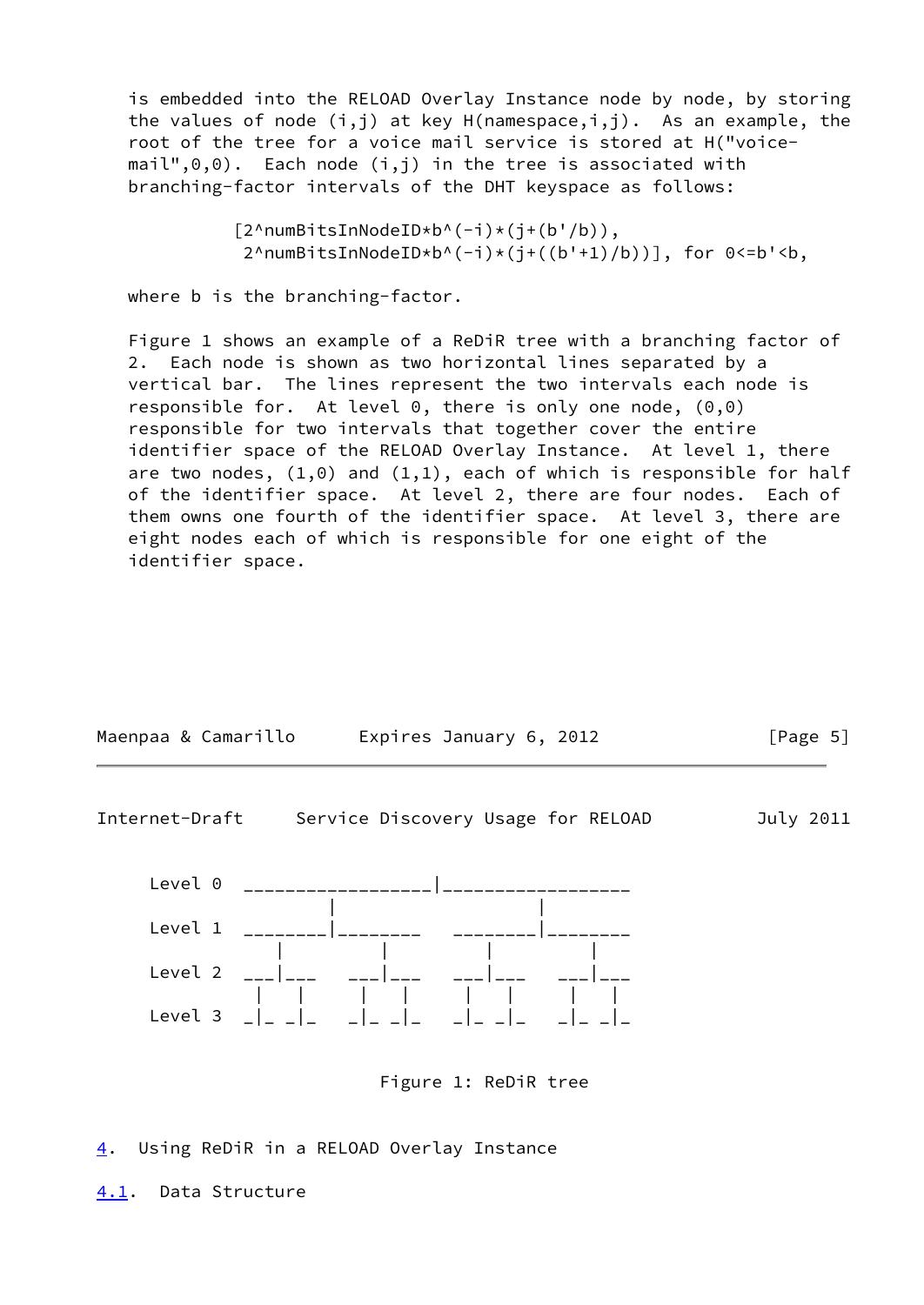ReDiR tree nodes are stored using the dictionary data model defined in RELOAD base [\[I-D.ietf-p2psip-base](#page-13-6)]. The data stored is a RedirServiceProvider structure:

<span id="page-6-0"></span>

|                     | struct $\{$<br>NodeId<br>opaque<br>uint16<br>uint16 | serviceProvider;<br>namespace<02^16-1>;<br>level;<br>node;         |           |
|---------------------|-----------------------------------------------------|--------------------------------------------------------------------|-----------|
|                     |                                                     | /* This type can be extended $*/$                                  |           |
|                     | } RedirServiceProviderData;                         |                                                                    |           |
|                     | struct $\{$<br>uint16<br>} RedirServiceProvider;    | length;<br>RedirServiceProviderData data;                          |           |
|                     |                                                     | The contents of the RedirServiceProvider structure are as follows: |           |
| length              | The length of the rest of the structure.            |                                                                    |           |
| data                | The service provider data.                          |                                                                    |           |
| follows:            |                                                     | The contents of the RedirServiceProviderData structure are as      |           |
| Maenpaa & Camarillo |                                                     | Expires January 6, 2012                                            | [Page 6]  |
| Internet-Draft      |                                                     | Service Discovery Usage for RELOAD                                 | July 2011 |
| serviceProvider     | The Node-ID of a service provider.                  |                                                                    |           |
| namespace           | An opaque string containing the namespace.          |                                                                    |           |
| level               | The level in the ReDiR tree.                        |                                                                    |           |
|                     |                                                     |                                                                    |           |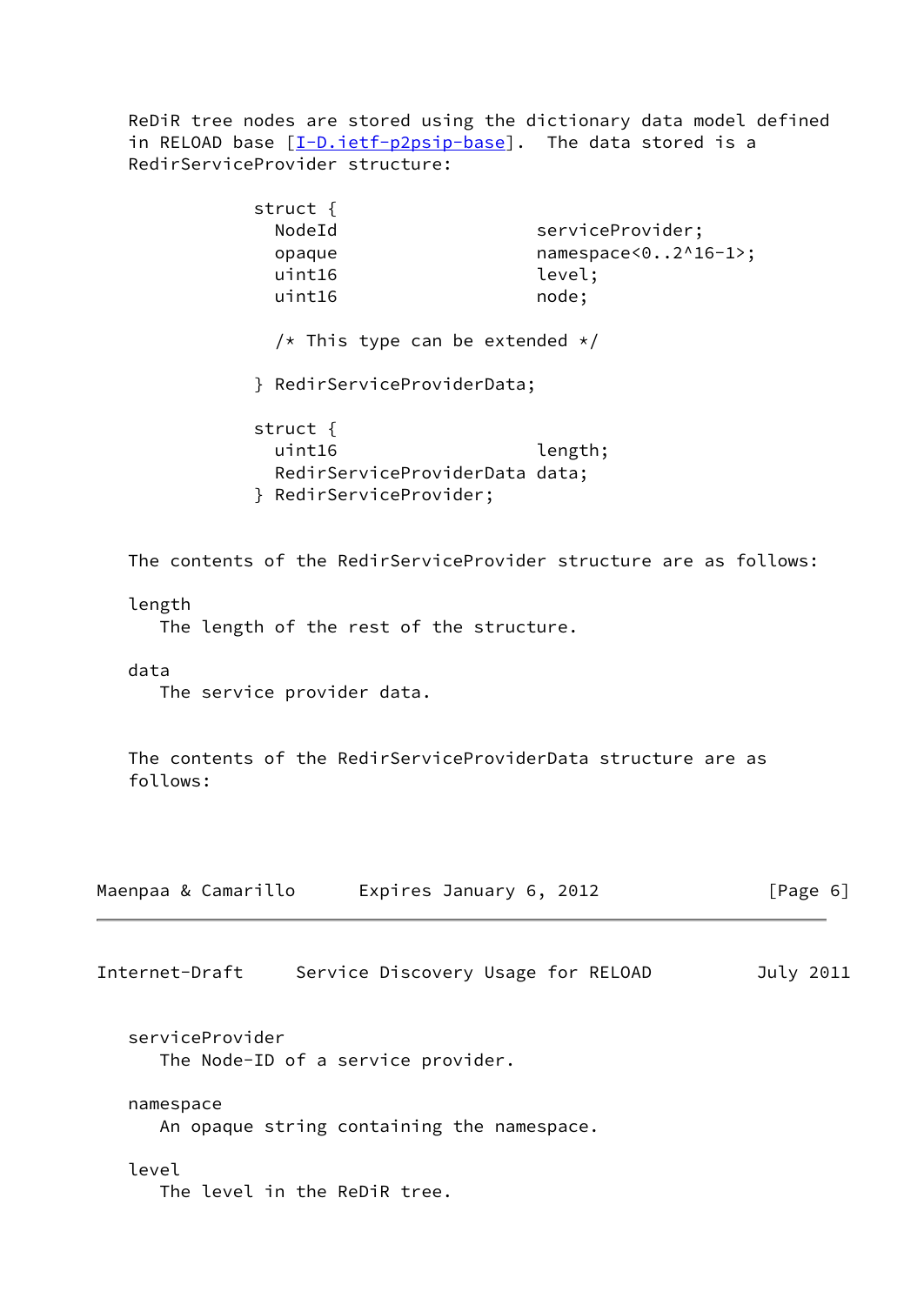node

 The position of the node storing this RedirServiceProvider record at the current level in the ReDiR tree.

 The RedirServiceProviderData structure can be extended to include for instance service or service provider specific information.

<span id="page-7-0"></span>[4.2](#page-7-0). Selecting the Starting Level

 Before registering as a service provider or performing a service lookup, a peer needs to determine the starting level Lstart for the registration or lookup operation in the ReDiR tree. It is RECOMMENDED that Lstart is initially set to 2. In subsequent registrations, Lstart MUST be set to the lowest level at which registration last completed.

 In the case of service lookups, nodes MUST record the levels at which the last 16 service lookups completed and take Lstart to be the mode of those depths.

<span id="page-7-1"></span>[4.3](#page-7-1). Service Provider Registration

 A node MUST use the following procedure to register as a service provider in the RELOAD Overlay Instance:

- 1. A node n with Node-ID n.id wishing to register as a service provider starts from level Lstart (see [Section 4.2](#page-7-0) for the details on selecting the starting level). Therefore, node n sets level=Lstart.
- 2. Node n MUST send a RELOAD Fetch request to fetch the contents of the tree node associated with  $I(level, n.id)$ . An interval  $I(l, k)$  is defined as the unique interval at level l in the ReDiR tree that encloses key k. The fetch MUST be a wildcard fetch.
- 3. Node n MUST send a RELOAD Store request to add its RedirServiceProvider entry to the dictionary stored in the tree node associated with I(level,n.id)

Maenpaa & Camarillo Expires January 6, 2012 [Page 7]

<span id="page-7-2"></span>Internet-Draft Service Discovery Usage for RELOAD July 2011

4. If node n's Node-ID is the numerically lowest or highest among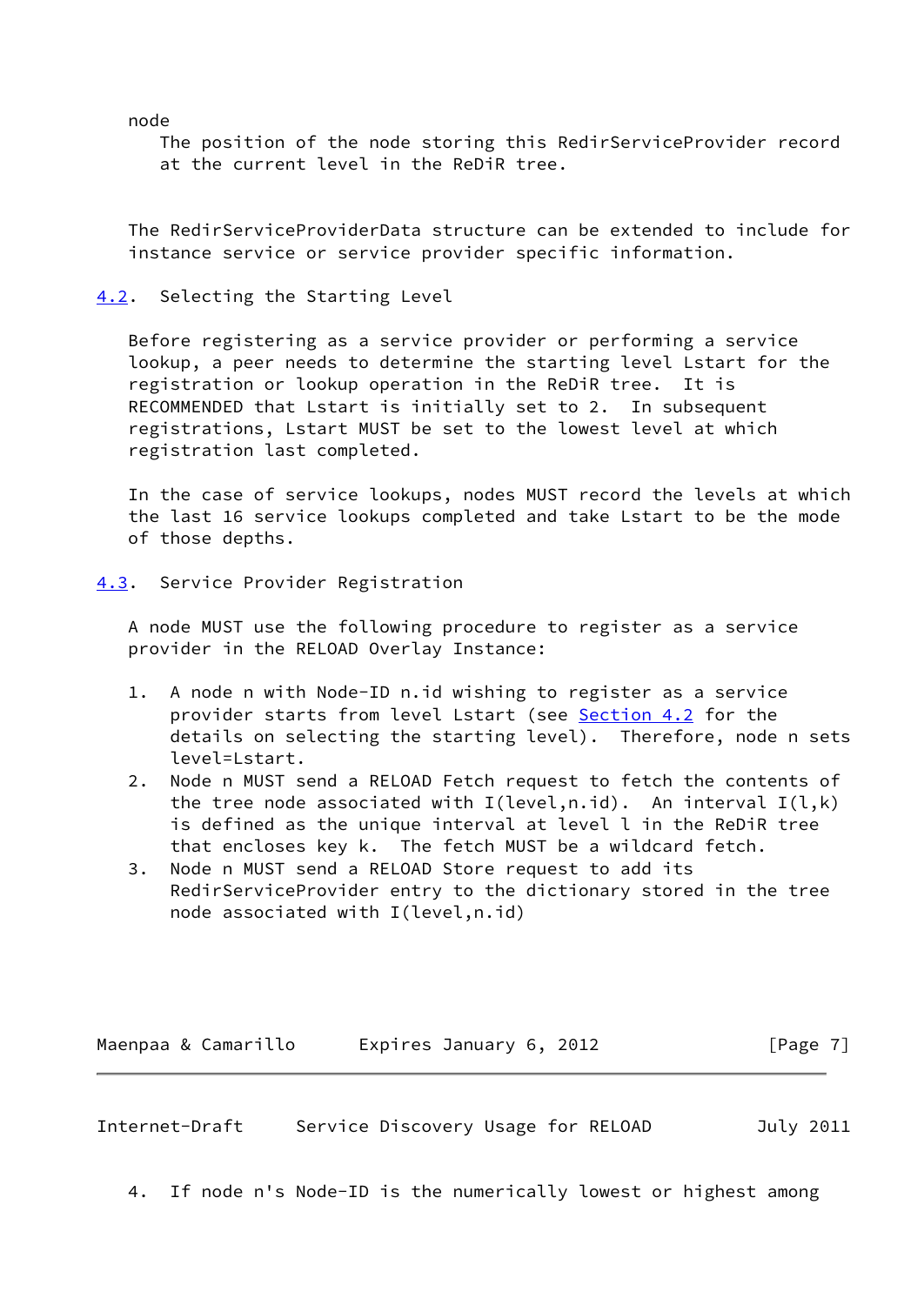the Node-IDs stored in the tree node associated with I(Lstart,n.id), node n MUST continue up the tree towards the root (level 0), repeating steps 2 and 3. Node n MUST continue this until it reaches either the root or a level at which n.id is not the lowest or highest Node-ID in the interval I(level,n.id).

 5. Node n MUST also walk down the tree through tree nodes associated with the intervals I(Lstart,n.id),I(Lstart+1,n.id),..., at each step fetching the current contents of the tree node, and storing its redirServiceProvider record if n.id is the lowest or highest Node-ID in the interval. Node n MUST end this downward walk when it reaches a level at which it is the only service provider in the interval.

 Note that above, when we refer to 'the tree node associated with  $I(l,k)$ ', we mean the entire tree node (that is, all the intervals within the tree node) responsible for interval  $I(l,k)$ . In contrast,  $I(l,k)$  refers to a specific interval within a tree node.

### <span id="page-8-0"></span>[4.4](#page-8-0). Refreshing Registrations

 All state in the ReDiR tree is soft. If an entry (Node-ID) is not refreshed for refresh-period seconds, it MUST be dropped from the dictionary by the peer storing the tree node. refresh-period is a new element in the RELOAD overlay configuration document (see [Section 8\)](#page-12-0). Every service provider MUST repeat the entire registration process periodically until it leaves the RELOAD Overlay Instance.

 Note that no new mechanisms are needed to keep track of the remaining lifetime of RedirServiceProvider records. The 'storage\_time' and 'lifetime' fields of RELOAD's StoredData structure can be used for this purpose in the usual way.

#### <span id="page-8-1"></span>[4.5](#page-8-1). Service Lookups

 The purpose of a service lookup on identifier k in namespace ns is to find the node that has joined ns whose identifier most immediately follows identifier k.

 A service lookup is similar to the registration operation. The service lookup starts from some level level=Lstart (see [Section 4.2](#page-7-0) for the details on selecting the starting level). At each step, the node n wishing to discover a service provider MUST fetch the tree node associated with the current interval I(level,n.id) using a RELOAD Fetch request and MUST determine where to look next as follows: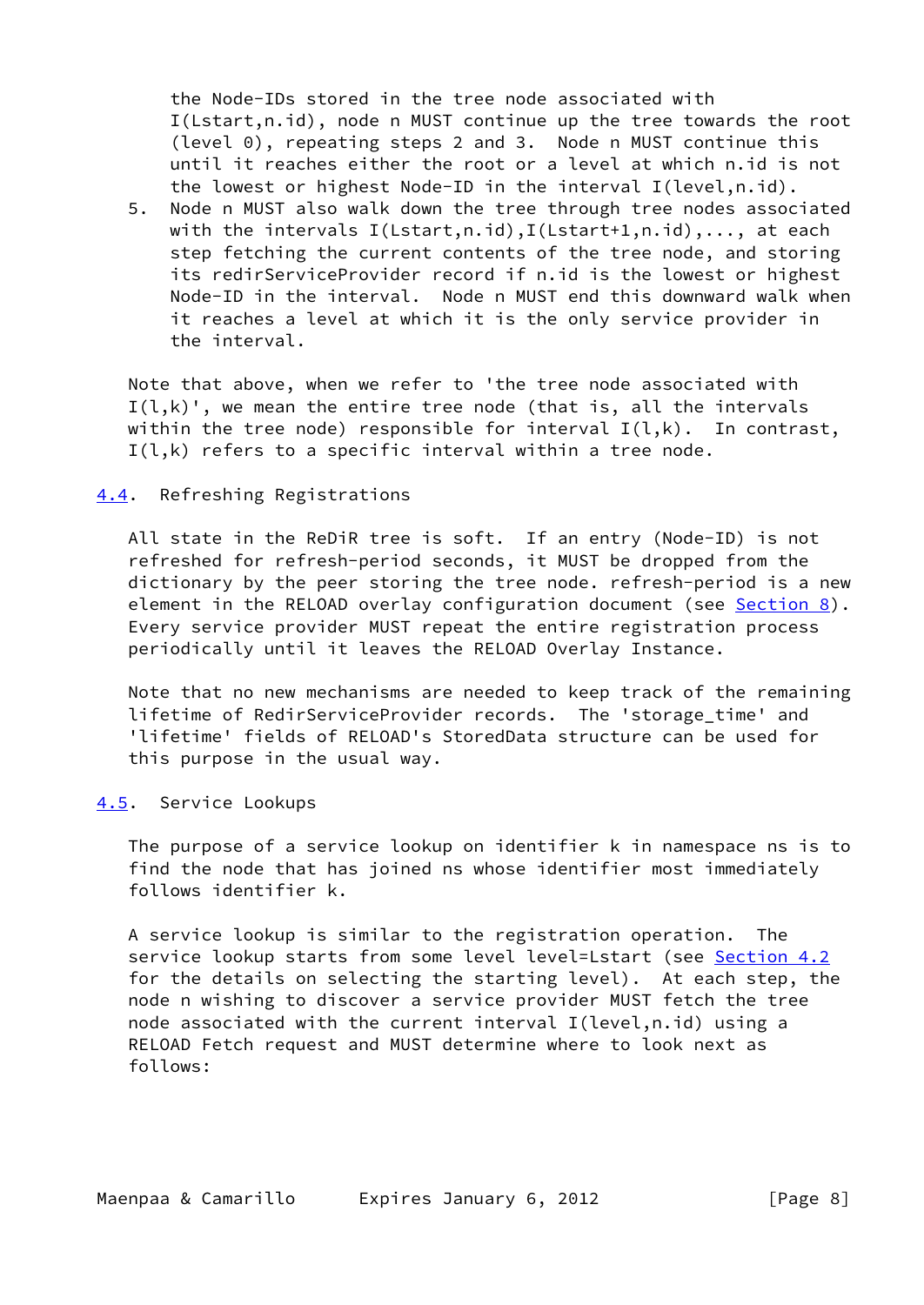- 
- <span id="page-9-1"></span> 1. If the successor of node n is not present in the tree node associated with I(level,n.id), then its successor must occur in a larger range of the keyspace. Node n MUST set level=level-1 and try again.
- 2. If n.id is sandwiched between two Node-IDs in I(level,n.id), the successor must lie somewhere in I(level,n.id). Node n MUST set level=level+1 and repeat.
- 3. Otherwise, there is a Node-ID s stored in the node associated with I(level,n.id) whose identifier succeeds n.id, and there are no Node-IDs between n.id and s. Thus, s must be the closest successor of n.id, and the lookup is done.

 Note that above, when we refer to 'the tree node associated with  $I(l,k)$ ', we mean the entire tree node (that is, all the intervals within the tree node) responsible for interval  $I(l,k)$ . In contrast, I(l,k) refers to a specific interval within a tree node.

<span id="page-9-0"></span>[4.6](#page-9-0). Removing Registrations

 Before leaving the RELOAD Overlay Instance, a service provider MUST remove the redirServiceProvider records it has stored by storing "nonexistent" values in their place, as described in [\[I-D.ietf-p2psip-base](#page-13-6)].

<span id="page-9-2"></span>[5](#page-9-2). Access Control Rules

As specified in RELOAD base [\[I-D.ietf-p2psip-base](#page-13-6)], every kind which is storable in an overlay must be associated with an access control policy. This policy defines whether a request from a given node to operate on a given value should succeed or fail. Usages can define any access control rules they choose, including publicly writable values.

 ReDiR requires an access control policy that allows multiple nodes in the overlay read and write access to the ReDiR tree nodes stored in the overlay. Therefore, none of the access control policies specified in RELOAD base [\[I-D.ietf-p2psip-base](#page-13-6)] is sufficient.

 This document defines a new access control policy, called NODE-ID- MATCH. In this policy, a given value MUST be written and overwritten only if the the request is signed with a key associated with a certificate whose Node-ID is equal to the dictionary key. In addition, the Node-ID MUST belong to one of the intervals associated with the tree node (the number of intervals each tree node has is determined by the branching-factor parameter). Finally,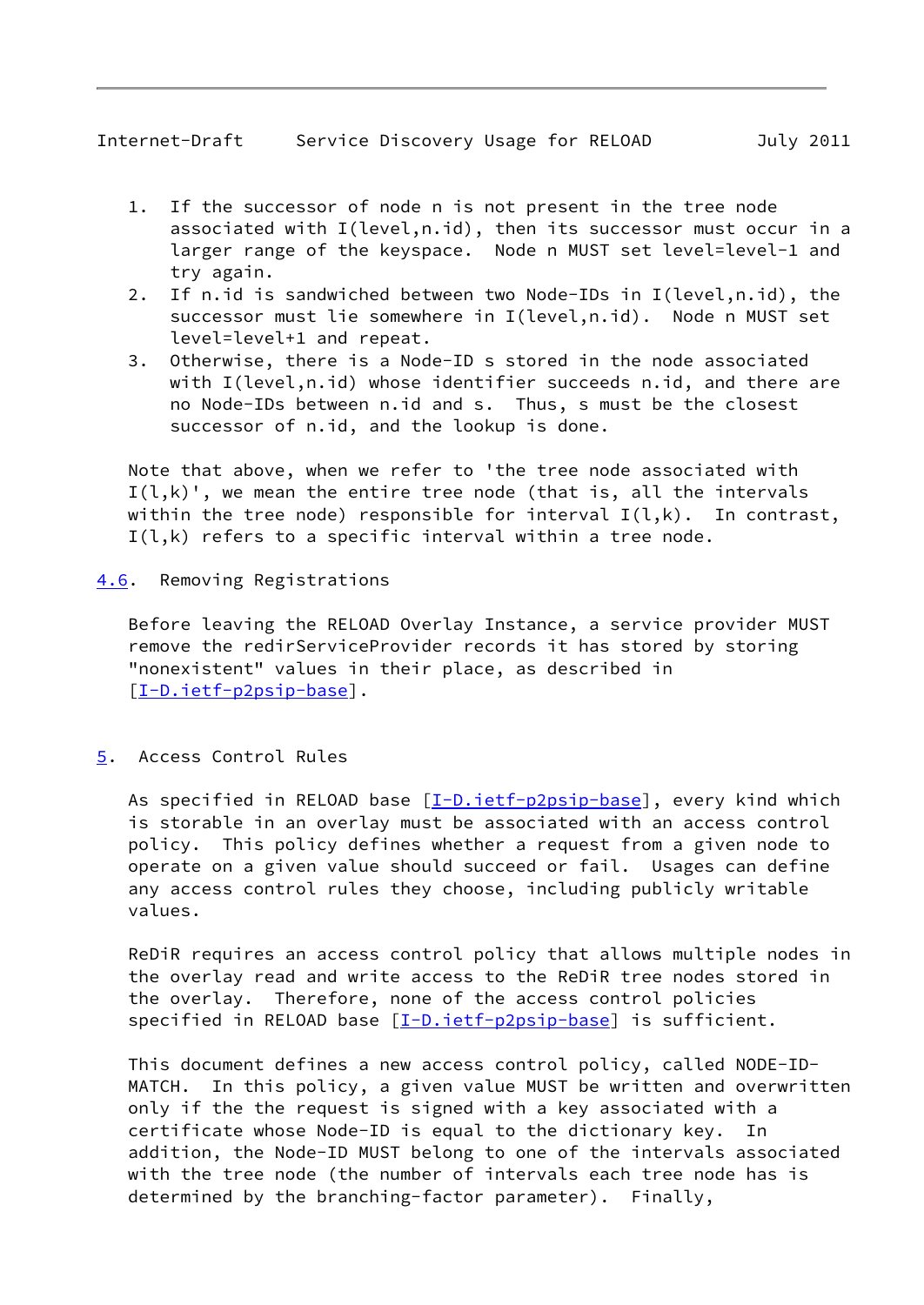H(namespace,level,node), where namespace, level, and node are taken from the RedirServiceProvider structure being stored, MUST be equal

Maenpaa & Camarillo Expires January 6, 2012 [Page 9]

<span id="page-10-1"></span>Internet-Draft Service Discovery Usage for RELOAD July 2011

 to the Resource-ID for the resource. The NODE-ID-MATCH policy may only be used with dictionary types.

<span id="page-10-0"></span>[6](#page-10-0). REDIR Kind Definition

This section defines the REDIR kind.

Name

REDIR

Kind IDs

 The Resource Name for the REDIR Kind-ID is created by concatenating three pieces of information: service name, level, and node number. Service name is a string identifying a service, such as "voice-mail". Level is an integer specifying a level in the ReDiR tree. Node number is an integer identifying a ReDiR tree node at a specific level. The data stored is a RedirServiceProvider structure that was defined in [Section 4.1](#page-5-2).

Data Model

 The data model for the REDIR Kind-ID is dictionary. The dictionary key is the Node-ID of the service provider.

Access Control

 The access control policy for the REDIR kind is the NODE-ID-MATCH policy that was defined in [Section 5.](#page-9-2)

## <span id="page-10-2"></span>[7](#page-10-2). Example

 Figure 2 shows an example of a ReDiR tree containing information about four different service providers whose Node-IDs are 2, 3, 4, and 7. Initially, the ReDiR tree is empty.

Level 0 \_\_\_\_2\_3\_\_\_4\_\_\_\_\_\_7\_|\_\_\_\_\_\_\_\_\_\_\_\_\_\_\_\_\_\_\_\_\_ | | Level 1  $\frac{23}{1}$   $\frac{3}{1}$   $\frac{4}{1}$   $\frac{7}{1}$   $\frac{22}{1}$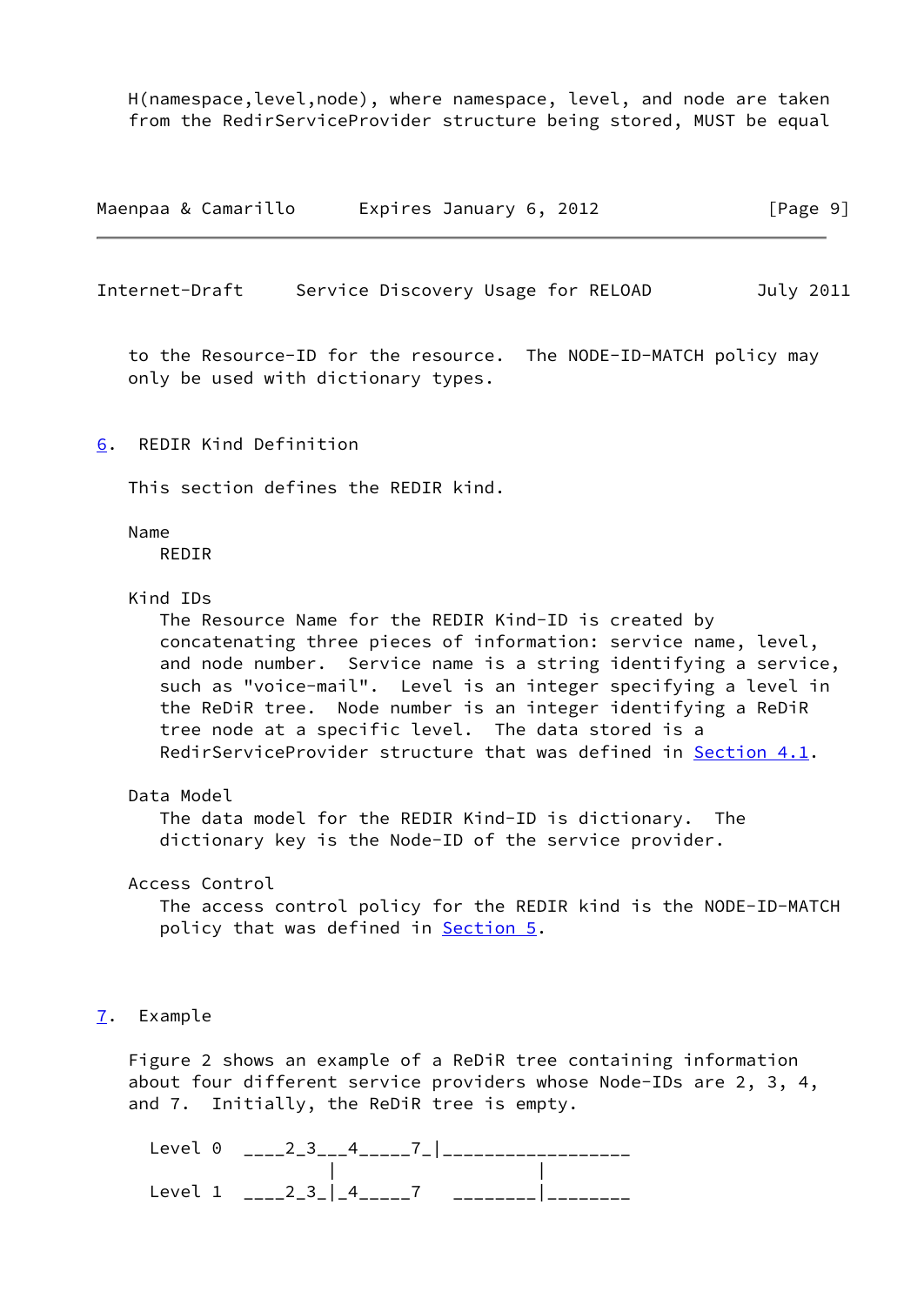

Figure 2: Example of a ReDiR tree

First, peer 2 whose Node-ID is 2 joins the namespace. Since this is

Maenpaa & Camarillo Expires January 6, 2012 [Page 10]

Internet-Draft Service Discovery Usage for RELOAD July 2011

 the first registration peer 2 performs, peer 2 sets the starting level Lstart to 2, as was described in [Section 4.2](#page-7-0). Also all other peers in this example will start from level 2. First, peer 2 fetches the contents of the tree node associated with interval  $I(2,2)$  from the overlay. Peer 2 also stores its RedirServiceProvider record in that tree node. Since peer 2's Node-ID is the only Node-ID stored in the tree node (i.e., peer 2's Node-ID fulfills the condition that it is the numerically lowest or highest among the keys stored in the node), peer 2 continues up the tree. In fact, peer 2 continues up in the tree all the way to the root inserting its own Node-ID in all levels since the tree is empty (which means that peer 2's Node-ID always fulfills the condition that it is the numerically lowest or highest Node-ID in the interval I(level, 2) during the upward walk). As described in [Section 4.3](#page-7-1), peer 2 also walks down the tree. The downward walk peer 2 does ends at level 2 since peer 2 is the only node in its interval at that level.

 The next peer to join the namespace is peer 3, whose Node-ID is 3. Peer 3 starts from level 2. At that level, peer 3 stores its RedirServiceProvider record in the same interval  $I(2,3)$  that already contains the Node-ID of peer 2. Since peer 3 has the numerically highest Node-ID in the tree node associated with  $I(2,3)$ , peer 3 continues up the tree. Peer 3 stores its RedirServiceProvider record also at levels 1 and 0 since its Node-ID is numerically highest among the Node-IDs stored in the intervals to which its own Node-ID belongs. Peer 3 also does a downward walk which starts from level 2 (i.e., the starting level). Since peer 3 is not the only node in interval I(2,3), it continues down the tree to level 3. The downward walk ends at this level since peer 3 is the only service provider in the interval I(3,3).

The third peer to join the namespace is peer 7, whose Node-ID is 7.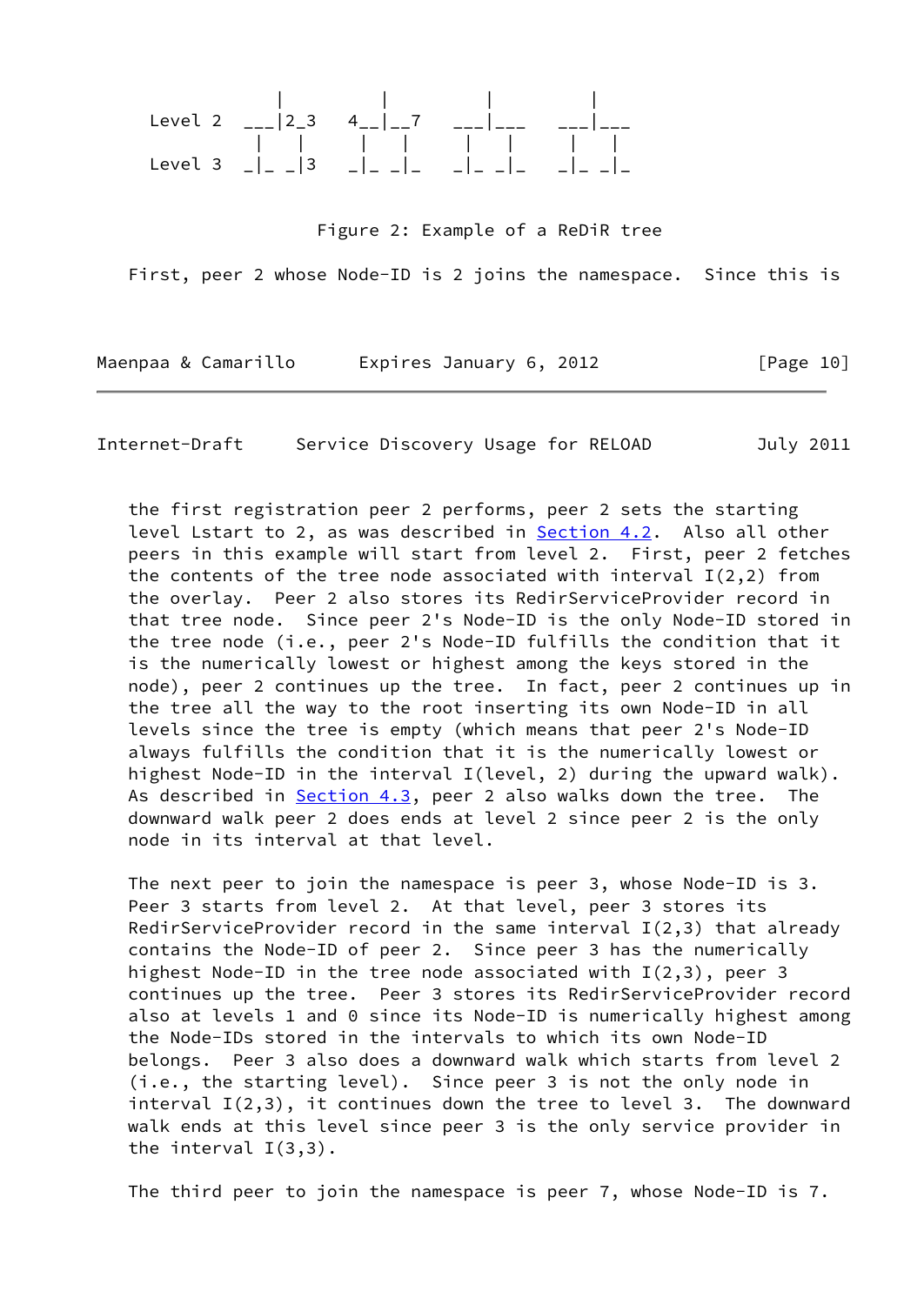Like the two earlier peers, also peer 7 starts from level 2 because this is the first registration it performs. Peer 7 stores its RedirServiceProvider record at level 2. At level 1, peer 7 has the numerically highest (and lowest) Node-ID in its interval  $I(1,7)$ (because it is the only node in interval  $I(1,7)$ ; peers 2 and 3 are stored in the same tree node but in a different interval) and therefore it stores its Node-ID in the tree node associated with that interval. Peer 7 also has the numerically highest Node-ID in the interval  $I(0,7)$  associated with its Node-ID at level 0. Finally, peer 7 performs a downward walk, which ends at level 2 because peer 7 is the only node in its interval at that level.

 The final peer to join the ReDiR tree is peer 4, whose Node-ID is 4. Peer 4 starts by storing its RedirServiceProvider record at level 2. Since it has the numerically lowest Node-ID in the tree node associated with interval  $I(2,4)$ , it continues up in the tree to level

|  | Maenpaa & Camarillo | Expires January 6, 2012 | [Page 11] |
|--|---------------------|-------------------------|-----------|
|--|---------------------|-------------------------|-----------|

<span id="page-12-1"></span>Internet-Draft Service Discovery Usage for RELOAD July 2011

 1. At level 1, peer 4 stores its record in the tree node associated with interval  $I(1,4)$  because it has the numerically lowest Node-ID in that interval. Next, peer 4 continues to the root level, at which it stores its RedirServiceProvider record and finishes the upward walk since the root level was reached. Peer 4 also does a downward walk starting from level 2. The downward walk stops at level 2 because peer 4 is the only peer in the interval  $I(2,4)$ .

<span id="page-12-0"></span>[8](#page-12-0). Overlay Configuration Document Extension

 This document extends the RELOAD overlay configuration document by adding two new elements inside the new "REDIR" kind element.

 redir:branching-factor: The branching factor of the ReDir tree. The default value is 10.

 redir:refresh-period: The interval at which a service provider needs to repeat the ReDiR registration process.

<span id="page-12-2"></span>[9](#page-12-2). Security Considerations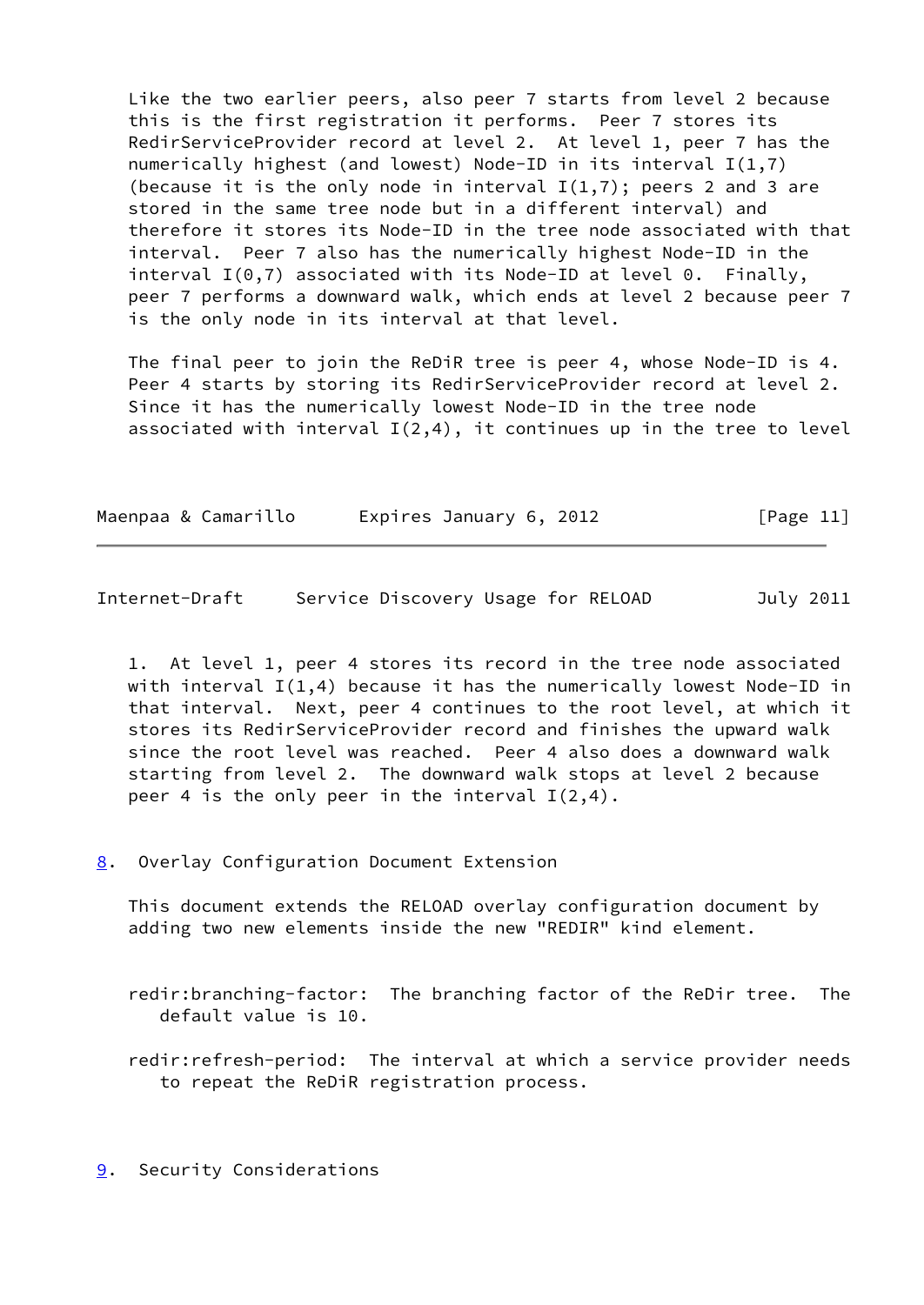There are no new security considerations introduced in this document. The security considerations of RELOAD [[I-D.ietf-p2psip-base\]](#page-13-6) apply.

<span id="page-13-0"></span>[10.](#page-13-0) IANA Considerations

<span id="page-13-1"></span>[10.1](#page-13-1). Access Control Policies

 This document introduces one additional access control policy to the "RELOAD Access Control Policy" Registry:

NODE-ID-MATCH

This access control policy was described in [Section 5.](#page-9-2)

<span id="page-13-2"></span>[10.2](#page-13-2). Data Kind-ID

 This document introduces one additional data kind-ID to the "RELOAD Data Kind-ID" Registry:

| Maenpaa & Camarillo | Expires January 6, 2012 | [Page 12] |
|---------------------|-------------------------|-----------|
|---------------------|-------------------------|-----------|

<span id="page-13-4"></span>Internet-Draft Service Discovery Usage for RELOAD July 2011

| Kind  | Kind-ID  <br>.-----------+------- | RFC            |
|-------|-----------------------------------|----------------|
| REDIR |                                   | 104   RFC-AAAA |
|       |                                   |                |

This kind-ID was defined in **[Section 6.](#page-10-0)** 

<span id="page-13-3"></span>[11.](#page-13-3) References

<span id="page-13-5"></span>[11.1](#page-13-5). Normative References

<span id="page-13-6"></span>[I-D.ietf-p2psip-base]

 Jennings, C., Lowekamp, B., Rescorla, E., Baset, S., and H. Schulzrinne, "REsource LOcation And Discovery (RELOAD) Base Protocol", [draft-ietf-p2psip-base-15](https://datatracker.ietf.org/doc/pdf/draft-ietf-p2psip-base-15) (work in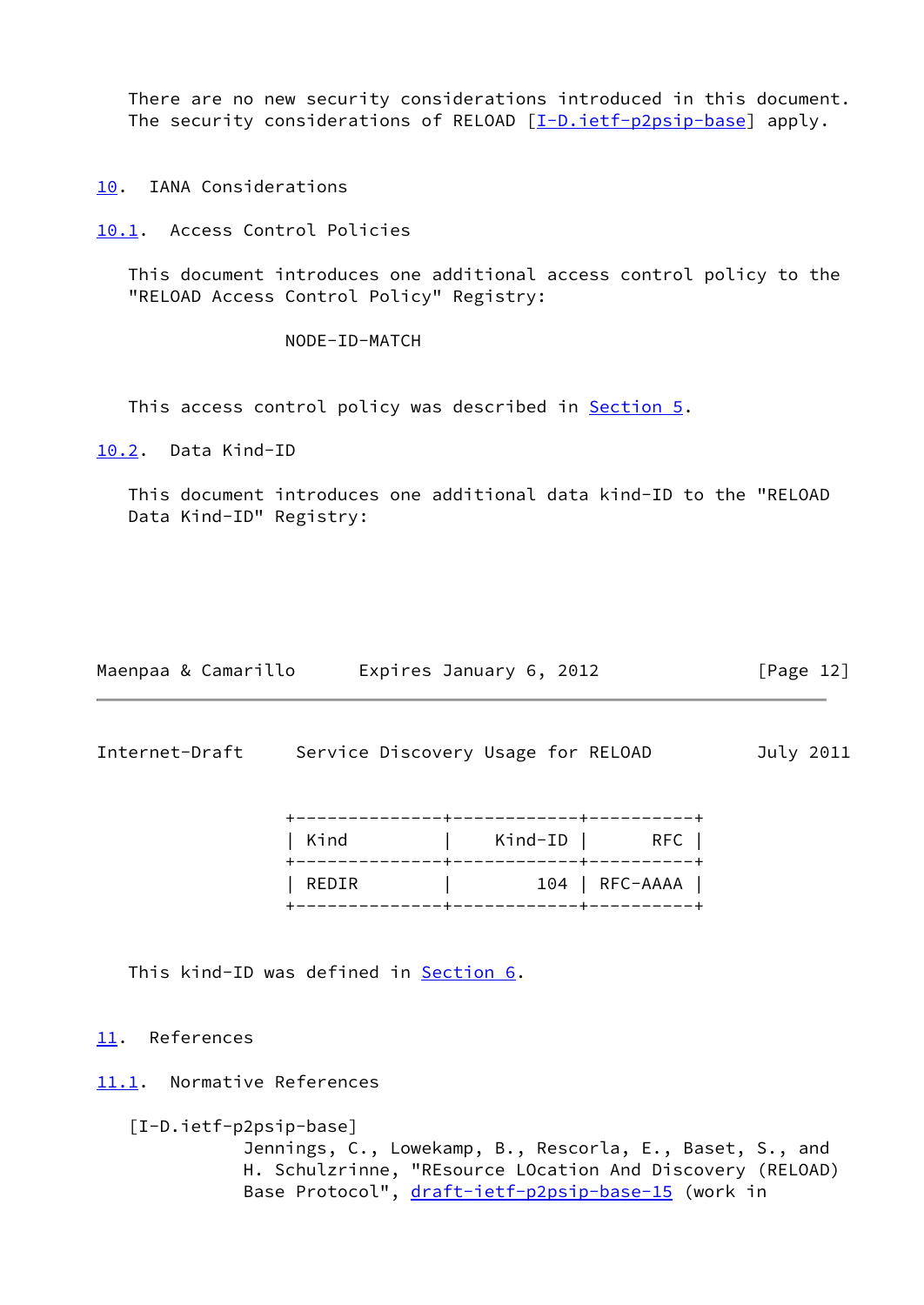progress), May 2011.

 [RFC2119] Bradner, S., "Key words for use in RFCs to Indicate Requirement Levels", [BCP 14](https://datatracker.ietf.org/doc/pdf/bcp14), [RFC 2119](https://datatracker.ietf.org/doc/pdf/rfc2119), March 1997.

<span id="page-14-0"></span>[11.2](#page-14-0). Informative References

<span id="page-14-2"></span> [I-D.ietf-p2psip-concepts] Bryan, D., Matthews, P., Shim, E., Willis, D., and S. Dawkins, "Concepts and Terminology for Peer to Peer SIP", [draft-ietf-p2psip-concepts-03](https://datatracker.ietf.org/doc/pdf/draft-ietf-p2psip-concepts-03) (work in progress), October 2010.

<span id="page-14-1"></span> [Redir] Rhea, S., Godfrey, P., Karp, B., Kubiatowicz, J., Ratnasamy, S., Shenker, S., Stoica, I., and H. Yu, "Open DHT: A Public DHT Service and Its Uses".

Authors' Addresses

 Jouni Maenpaa Ericsson Hirsalantie 11 Jorvas 02420 Finland

Email: Jouni.Maenpaa@ericsson.com

Maenpaa & Camarillo Expires January 6, 2012 [Page 13]

Internet-Draft Service Discovery Usage for RELOAD July 2011

 Gonzalo Camarillo Ericsson Hirsalantie 11 Jorvas 02420 Finland

Email: Gonzalo.Camarillo@ericsson.com